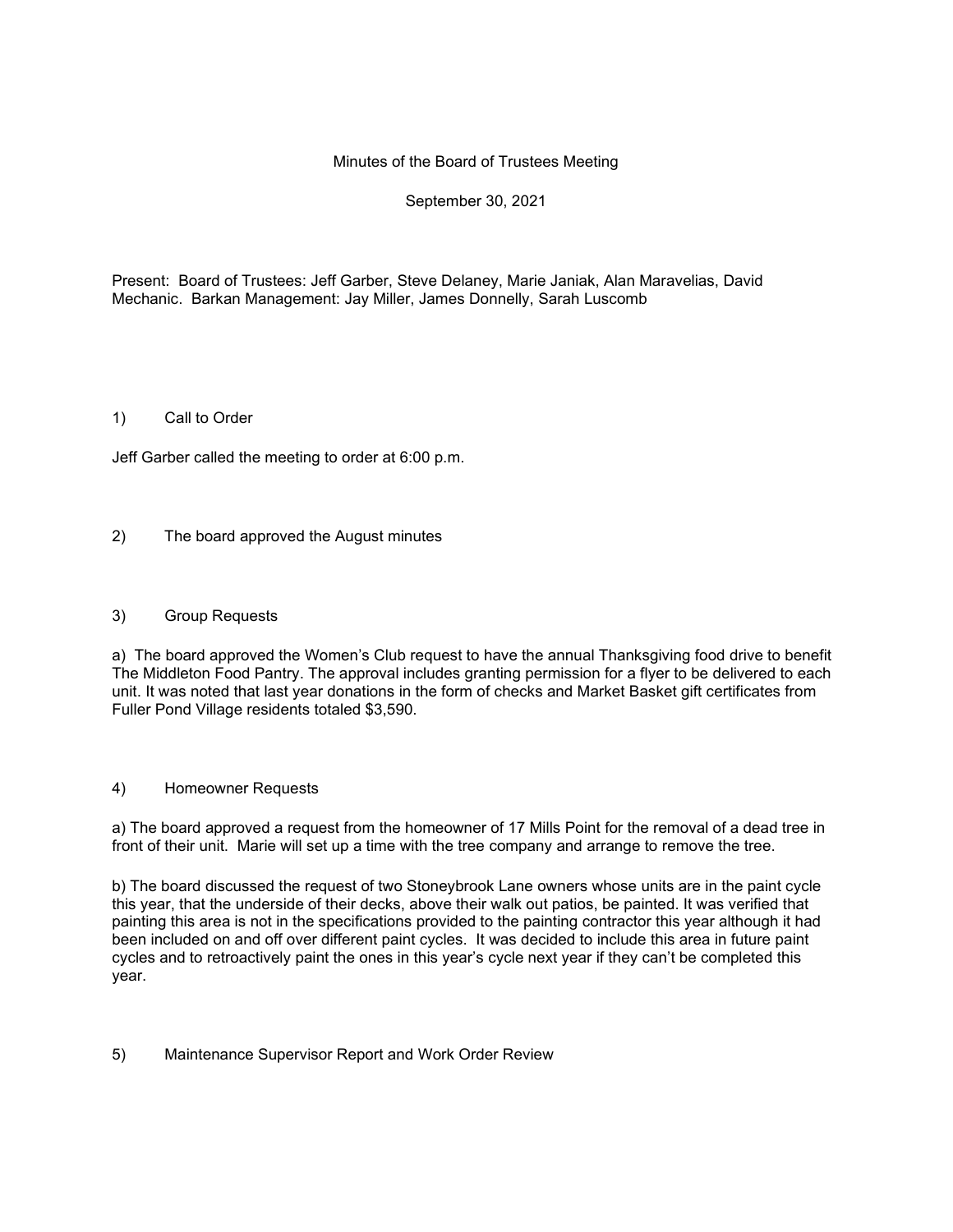a) Jim updated the board on work in progress at Fuller Pond. The roadway crack sealing will be completed when weather permits. Five of the six buildings in this this year's paint cycle are nearing completion and the sixth will be started shortly. The outdoor pool will be shut down and covered within the next couple of weeks. Lines by Hines will repaint the entrance and exit markings at the front of the property, including the arrows next week, weather permitting. The 2021 masonry work is now complete. The indoor pool sensor lights are not performing satisfactorily. Jim and Jeff are collaborating with our electrician to plan a solution.

## 6) Unfinished business

a) New England Sealcoating, the contractor replacing the tennis court surface, informed the association that the numerous rainy days this summer have pushed his schedule back and with the cooler temperatures now, and also due to the fact that most of our court is shaded by trees, he felt it would be prudent to wait until spring to apply the ceramic coating to the tennis court to ensure the material adheres properly. He offered, at no additional charge, to temporarily paint the white tennis and pickle ball markings on the black asphalt and install the nets so that the courts could be used before winter. The board approved this course of action.

b) The board reviewed a proposal from New England Sealcoating for a practice wall for the tennis courts. This was tabled to be revisited in the spring when the tennis courts are scheduled to be completed.

#### 7) New business

a) It was brought to the board's attention by a Fuller Pond Road resident that, quite frequently, delivery trucks turn onto our emergency access road from Fuller Pond Road thinking the road openly connects to the abutting neighborhood. The trucks, with loud back up beepers, then must back out. The association will install a "Do Not Enter" sign to be installed at the entrance of the emergency access road.

 b) The board discussed the request of an abutting neighbor at 12 Pine Avenue for permission to completely remove or top off some large pine trees very close to his house on Fuller Pond Village Association property to the rear of Holly Gate Circle. There was discussion that if the trees were topped off it may affect the health of the trees. The board instructed management to send a letter to the neighbor stating that we are not in favor if the trees being topped off. The letter will also request that the neighbor tie a ribbon on each tree he would like to remove in order for the board to consider whether to allow the removal.

 c) The board briefly discussed the procedure on new residents' orientation. Alan explained the process which he participates in, is working fine.

#### 8) Financial Report

a) There was a review of the August financials. Jay stated that the operating expenses are running close to budget year to date.